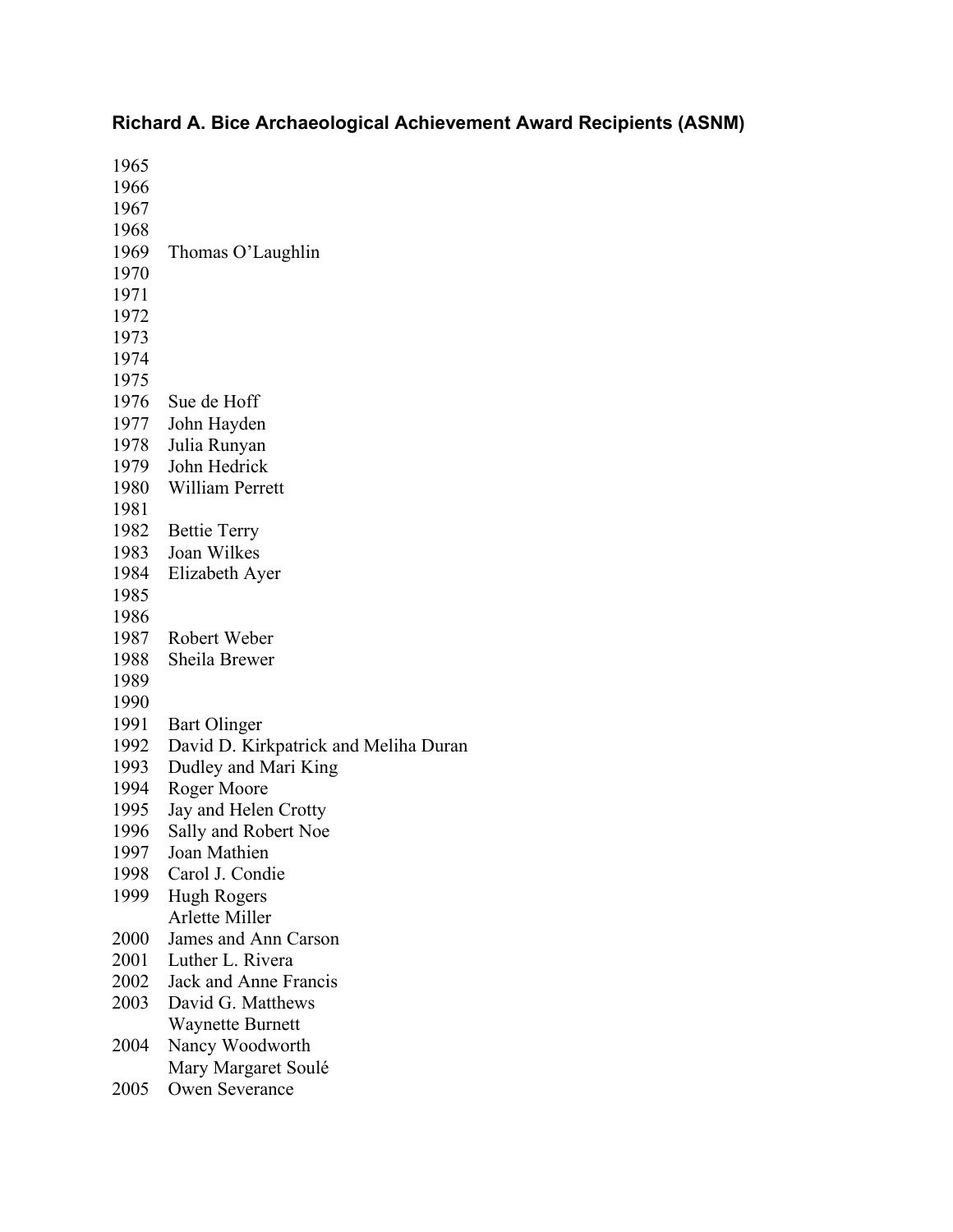| 2006 | John Fitch                          |                            |
|------|-------------------------------------|----------------------------|
|      | Maynard Merkt                       |                            |
| 2007 | Robert H. Weber                     | Special recognition award  |
|      | Jacqueline Johnson                  |                            |
|      | Marilyn Markel                      |                            |
| 2008 | Jerry and Marian Shaw               |                            |
|      | Carmen Acosta Johnson               |                            |
|      | Milford Fletcher, PhD               |                            |
|      | 2009 Karen Armstrong                |                            |
|      | John and Janet Goehegan             |                            |
|      | 2010 Linda McConkey                 |                            |
|      | Dolores Sundt                       |                            |
|      |                                     | Lifetime Achievement Award |
|      | Dudley and Mari King                |                            |
|      | 2011 LeRoy Unglaub                  |                            |
|      | Lucy (Lou) Schuyler                 |                            |
|      | Dorothy Wells and Gary Grief        |                            |
| 2012 | Charles Hannaford                   |                            |
|      | John F. Morris                      |                            |
|      | 2013 Carolyn J. (CJ) Johnson        |                            |
|      | 2014 Billye Head                    |                            |
|      | Katherine Wells                     |                            |
|      | 2015 Barbara J Roth                 |                            |
|      | Judy and Carroll Welch              |                            |
|      | Martin Link                         |                            |
| 2016 | Carolyn Gilmore and Deborah Ellis   |                            |
|      | Gretchen Obenauf                    |                            |
|      | <b>Beth Parisi</b>                  |                            |
|      | R.W. "Bill" Simms                   |                            |
| 2017 | Candace "Candie" Borduin            |                            |
|      | Emily J. Brown                      |                            |
|      | Sharon D. Hanna                     |                            |
|      | Kyle Meredith                       |                            |
|      | Ethan Ortega                        |                            |
|      | Dolores Sundt                       | Lifetime Achievement Award |
| 2018 | Margaret (Marglyph) Berrier         |                            |
|      | Carol P. Chamberland                |                            |
|      | William Hudson                      |                            |
|      | <b>Gary Newgent</b>                 |                            |
|      | M. Patricia Lee                     |                            |
| 2019 | Greg Conlin                         |                            |
|      | Ron Fields                          |                            |
|      | John R. Guth                        |                            |
|      | Wilma & Bobbie Hutson               |                            |
|      | Janet MacKenzie                     |                            |
|      |                                     |                            |
| 2020 | Hayward Franklin<br>Patricia Harris |                            |
|      |                                     |                            |